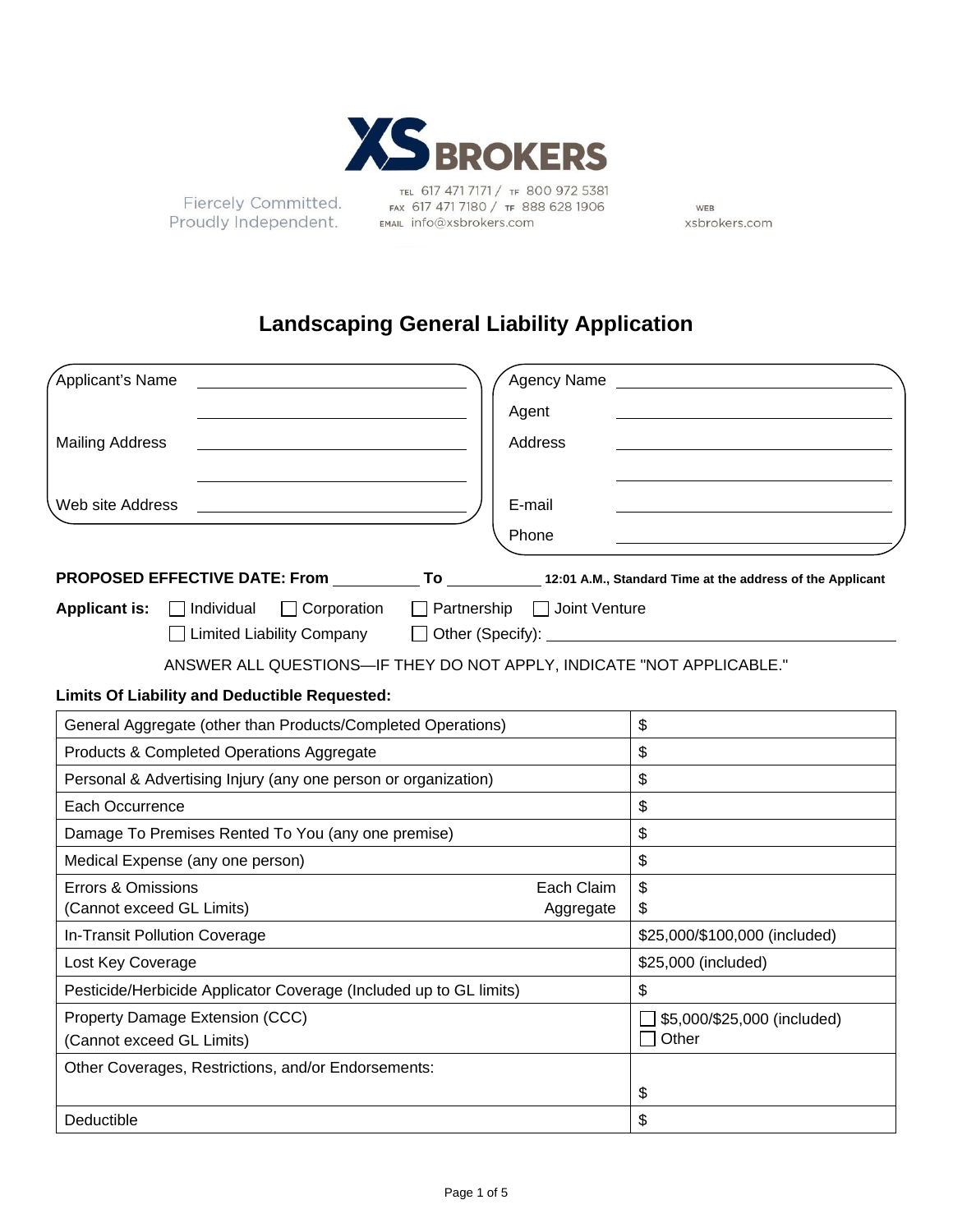## **1. Location Of Operations:**

| <b>Street Address and City</b> | <b>State</b> |
|--------------------------------|--------------|
| Same as mailing address<br>. . |              |
|                                |              |
| U.                             |              |

## **2. Additional Insured Information:**

| <b>Name</b> | <b>Address</b> |
|-------------|----------------|
|             |                |
|             |                |
|             |                |
|             |                |
|             |                |
|             |                |
|             |                |

How are employees trained in handling them?

|  | Minimum limits required of subcontractors: \$ |
|--|-----------------------------------------------|

# **6. Description Of Operations:**

| <b>Operation</b>                                   |                   | <b>Payroll</b>           | <b>Receipts</b> |
|----------------------------------------------------|-------------------|--------------------------|-----------------|
| Crop dusting or aerial spraying                    |                   | \$                       | \$              |
| Fumigation                                         |                   | $\mathfrak{S}$           | \$              |
| Highway or utility right-of-way maintenance        |                   | \$                       | \$              |
| Landscaping                                        |                   | \$                       | \$              |
| Lawn servicing (mowing, fertilizing, etc.)         |                   | \$                       | \$              |
| Sales of commercial fruit trees and/or seeds       |                   | <b>Not Applicable</b>    | \$              |
| Snow removal                                       | Residential       | \$                       | \$              |
|                                                    | Commercial-Retail | \$                       | \$              |
| Commercial-Other<br><b>Public Streets or Roads</b> |                   | \$                       | \$              |
|                                                    |                   | \$                       | \$              |
| Tree trimming                                      |                   | \$                       | \$              |
| Tree/stump removal                                 |                   | \$                       | \$              |
| Other---Please describe:                           |                   | \$                       | \$              |
|                                                    | <b>Total</b>      | \$                       | \$              |
|                                                    |                   | (excluding snow removal) |                 |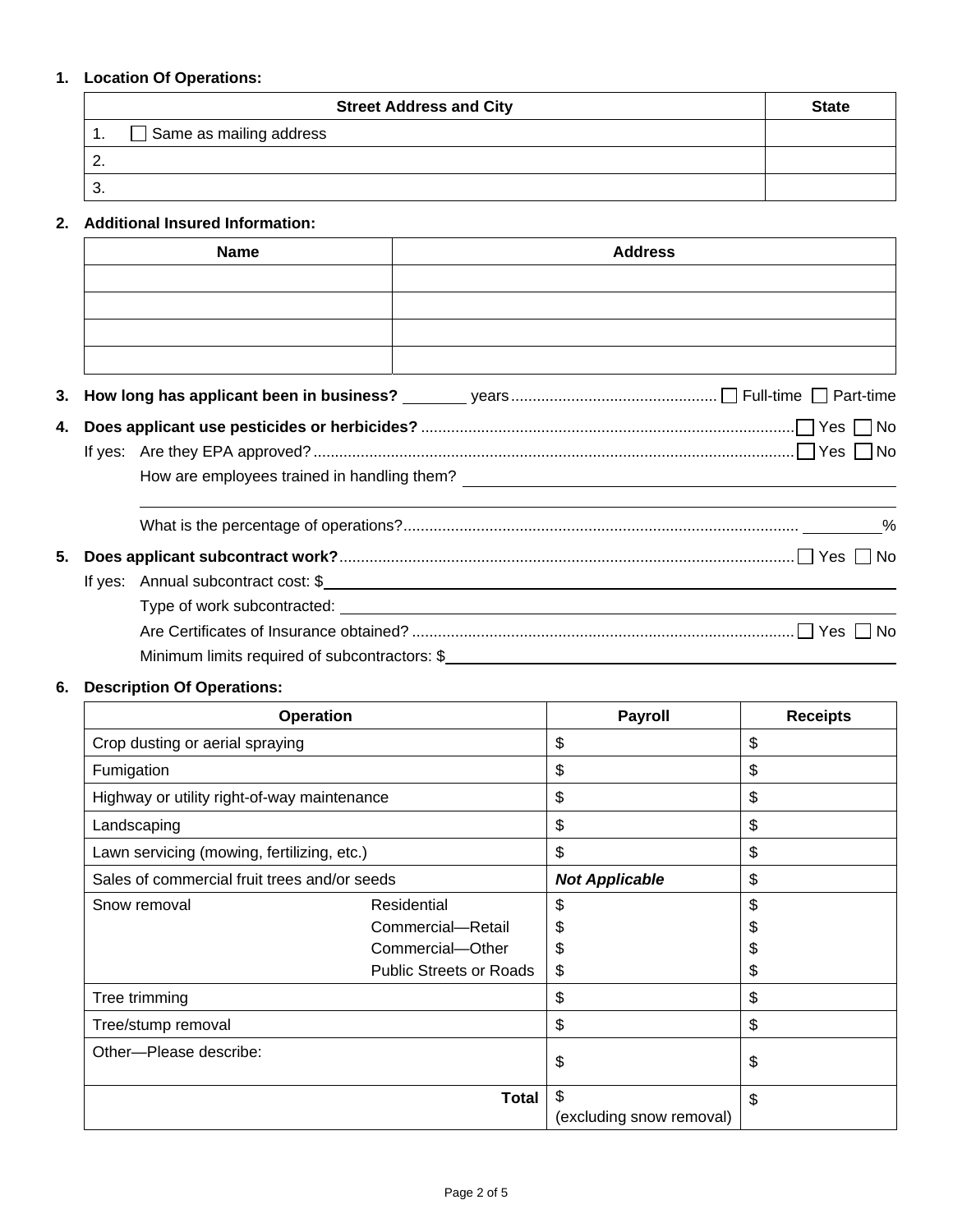### **7. Employee Data:**

| Category                          | <b>Number</b> |
|-----------------------------------|---------------|
| Owner(s) only                     |               |
| Other than clerical:<br>Full-time |               |
| Part-time                         |               |
| Leased                            |               |
| <b>Total</b>                      |               |

| 8. During the past three years has any company ever canceled, declined or refused to issue simi- |  |  |
|--------------------------------------------------------------------------------------------------|--|--|
|                                                                                                  |  |  |
| If yes, please explain:                                                                          |  |  |

- **9. Does risk engage in the generation of power, other than emergency back-up power, for their own use or sale to power companies?**.................................................................................................... Yes No If yes, describe:
- 10. Does applicant have any other business ventures for which coverage is not requested?................... Yes  $\Box$  No If yes, explain and advise where insured:

#### **11. Prior Carrier Information:**

|                                  | Year: | Year: | Year: |
|----------------------------------|-------|-------|-------|
| Carrier                          |       |       |       |
| Policy No.                       |       |       |       |
| Coverage                         |       |       |       |
| <b>Occurrence or Claims Made</b> |       |       |       |
| <b>Total Premium</b>             |       |       |       |

#### **12. Loss History:**

| Indicate all claims or losses (regardless of fault and whether or not insured) or occurrences that may give<br>Check if no losses last three years<br>rise to claims for the prior three years. |  |                |                           |                                            |
|-------------------------------------------------------------------------------------------------------------------------------------------------------------------------------------------------|--|----------------|---------------------------|--------------------------------------------|
| Date of<br><b>Description of Loss</b><br>Loss                                                                                                                                                   |  | Amount<br>Paid | Amount<br><b>Reserved</b> | <b>Claim Status</b><br>(Open or<br>Closed) |
|                                                                                                                                                                                                 |  |                |                           |                                            |
|                                                                                                                                                                                                 |  |                |                           |                                            |
|                                                                                                                                                                                                 |  |                |                           |                                            |
|                                                                                                                                                                                                 |  |                |                           |                                            |
|                                                                                                                                                                                                 |  |                |                           |                                            |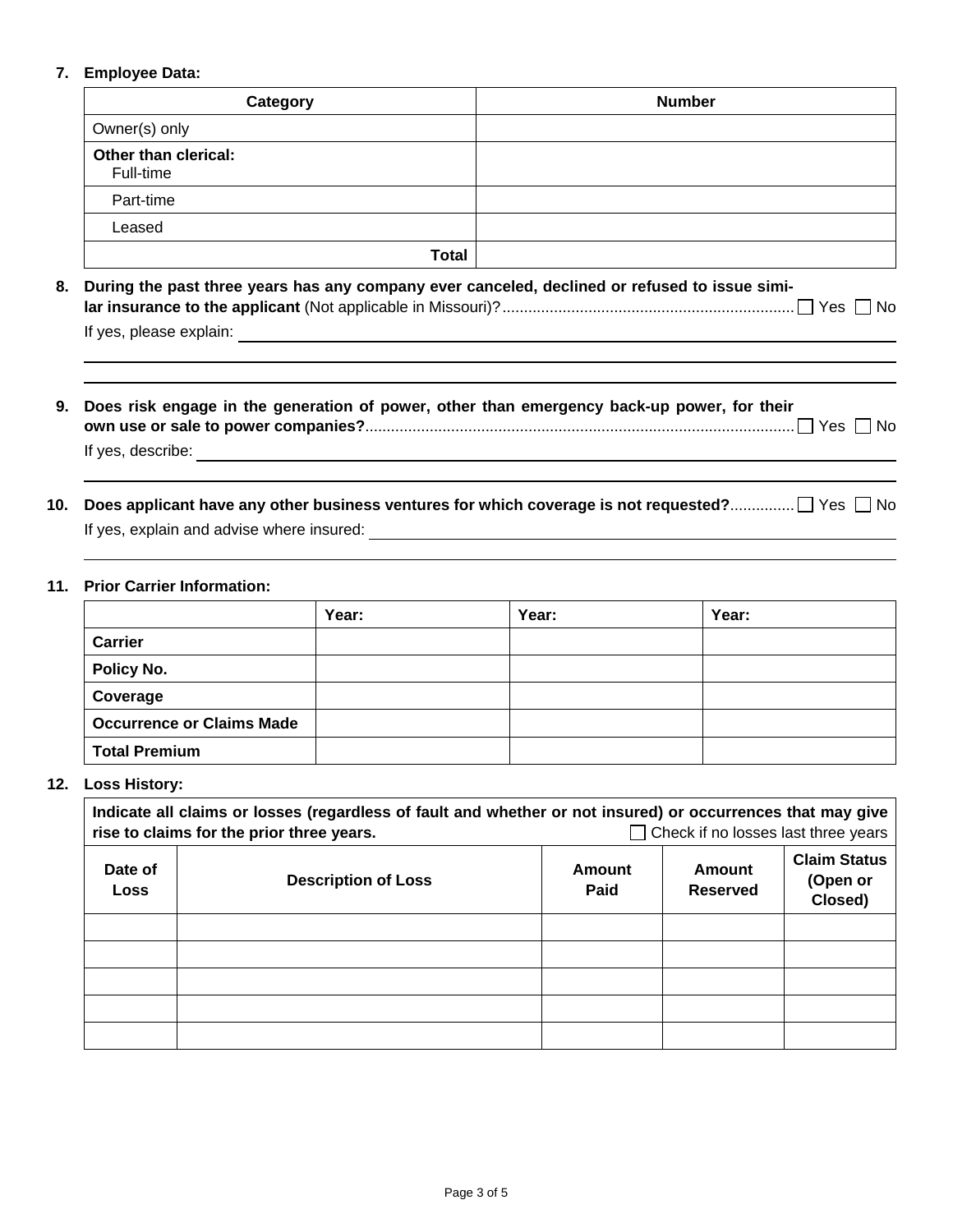This application does not bind the applicant nor the Company to complete the insurance, but it is agreed that the information contained herein shall be the basis of the contract should a policy be issued.

#### **FRAUD WARNING:**

Any person who knowingly and with intent to defraud any insurance company or other person files an application for insurance or statement of claim containing any materially false information or conceals for the purpose of misleading, information concerning any fact material thereto, commits a fraudulent insurance act, which is a crime and subjects such person to criminal and civil penalties. **Not applicable in Nebraska, Oregon and Vermont.** 

**NOTICE TO COLORADO APPLICANTS:** It is unlawful to knowingly provide false, incomplete, or misleading facts or information to an insurance company for the purpose of defrauding or attempting to defraud the company. Penalties may include imprisonment, fines, denial of insurance, and civil damages. Any insurance company or agent of an insurance company who knowingly provides false, incomplete, or misleading facts or information to a policy holder or claimant for the purpose of defrauding or attempting to defraud the policy holder or claimant with regard to a settlement or award payable from insurance proceeds shall be reported to the Colorado Division of Insurance within the Department of Regulatory Agencies.

**WARNING TO DISTRICT OF COLUMBIA APPLICANTS:** It is a crime to provide false or misleading information to an insurer for the purpose of defrauding the insurer or any other person. Penalties include imprisonment and/or fines. In addition, an insurer may deny insurance benefits if false information materially related to a claim was provided by the applicant.

**NOTICE TO FLORIDA APPLICANTS:** Any person who knowingly and with intent to injure, defraud, or deceive any insurer files a statement of claim or an application containing any false, incomplete, or misleading information is guilty of a felony in the third degree.

**NOTICE TO LOUISIANA APPLICANTS**: Any person who knowingly presents a false or fraudulent claim for payment of a loss or benefit or knowingly presents false information in an application for insurance is guilty of a crime and may be subject to fines and confinement in prison.

**NOTICE TO OHIO APPLICANTS:** Any person who knowingly and with intent to defraud any insurance company files an application for insurance or statement of claim containing any materially false information or conceals for the purpose of misleading, information concerning any fact material thereto commits a fraudulent insurance act, which is a crime and subjects such person to criminal and civil penalties.

**NOTICE TO OKLAHOMA APPLICANTS**: Any person who knowingly, and with intent to injure, defraud or deceive any insurer, makes any claim for the proceeds of an insurance policy containing any false, incomplete or misleading information is guilty of a felony.

**NOTICE TO MAINE APPLICANTS:** It is a crime to knowingly provide false, incomplete or misleading information to an insurance company for the purpose of defrauding the company. Penalties may include imprisonment, fines or a denial of insurance benefits.

**NOTICE TO MARYLAND APPLICANTS:** Any person who knowingly and willfully presents a false or fraudulent claim for payment of a loss or benefit or who knowingly and willfully presents false information in an application for insurance is guilty of a crime and may be subject to fines and confinement in prison.

**NOTICE TO MINNESOTA APPLICANTS:** A person who files a claim with intent to defraud or helps commit a fraud against an insurer is guilty of a crime.

### **FRAUD WARNING (APPLICABLE IN TENNESSEE, VIRGINIA AND WASHINGTON):**

It is a crime to knowingly provide false, incomplete, or misleading information to an insurance company for the purpose of defrauding the company. Penalties include imprisonment, fines, and denial of insurance benefits.